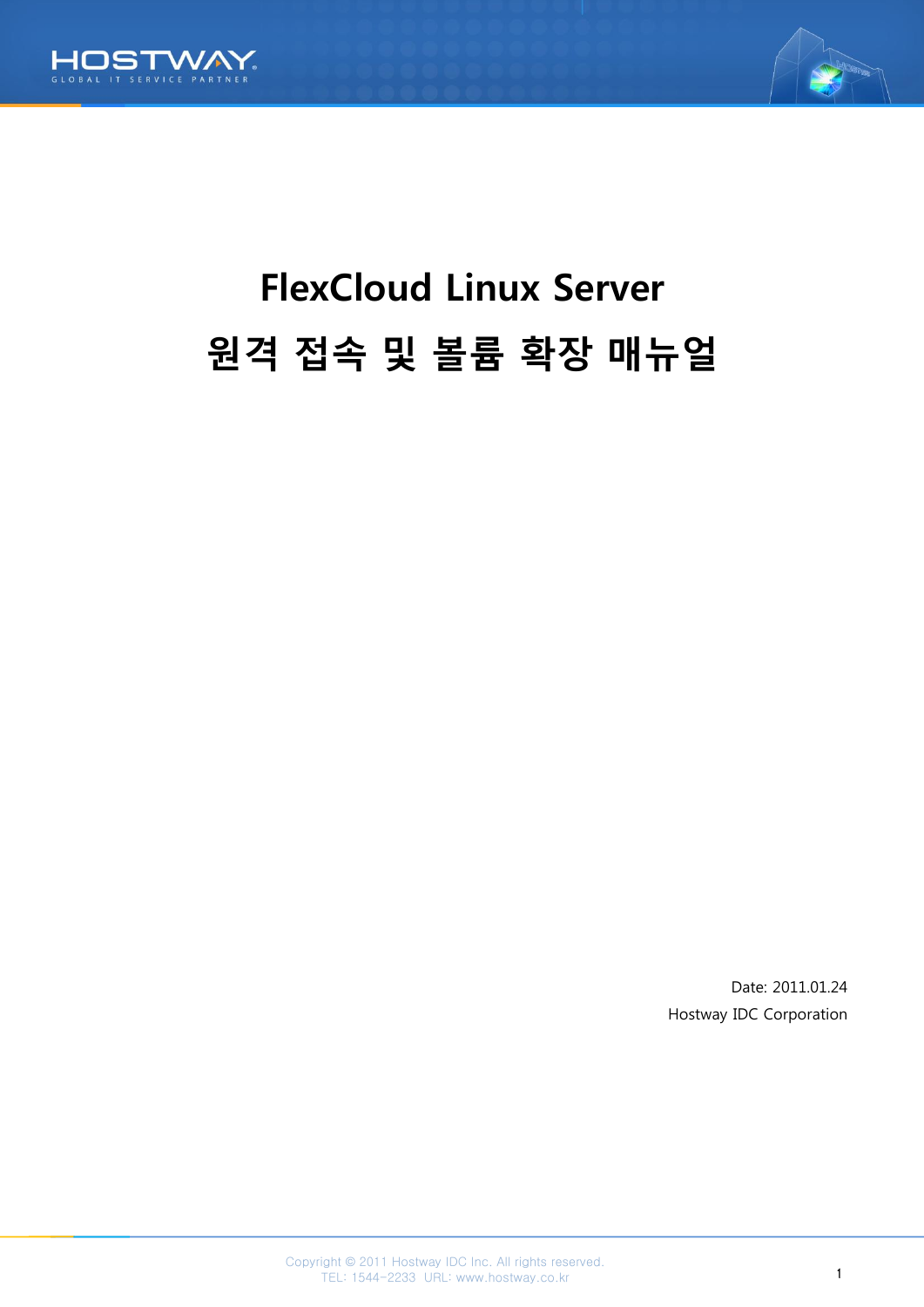



# 목차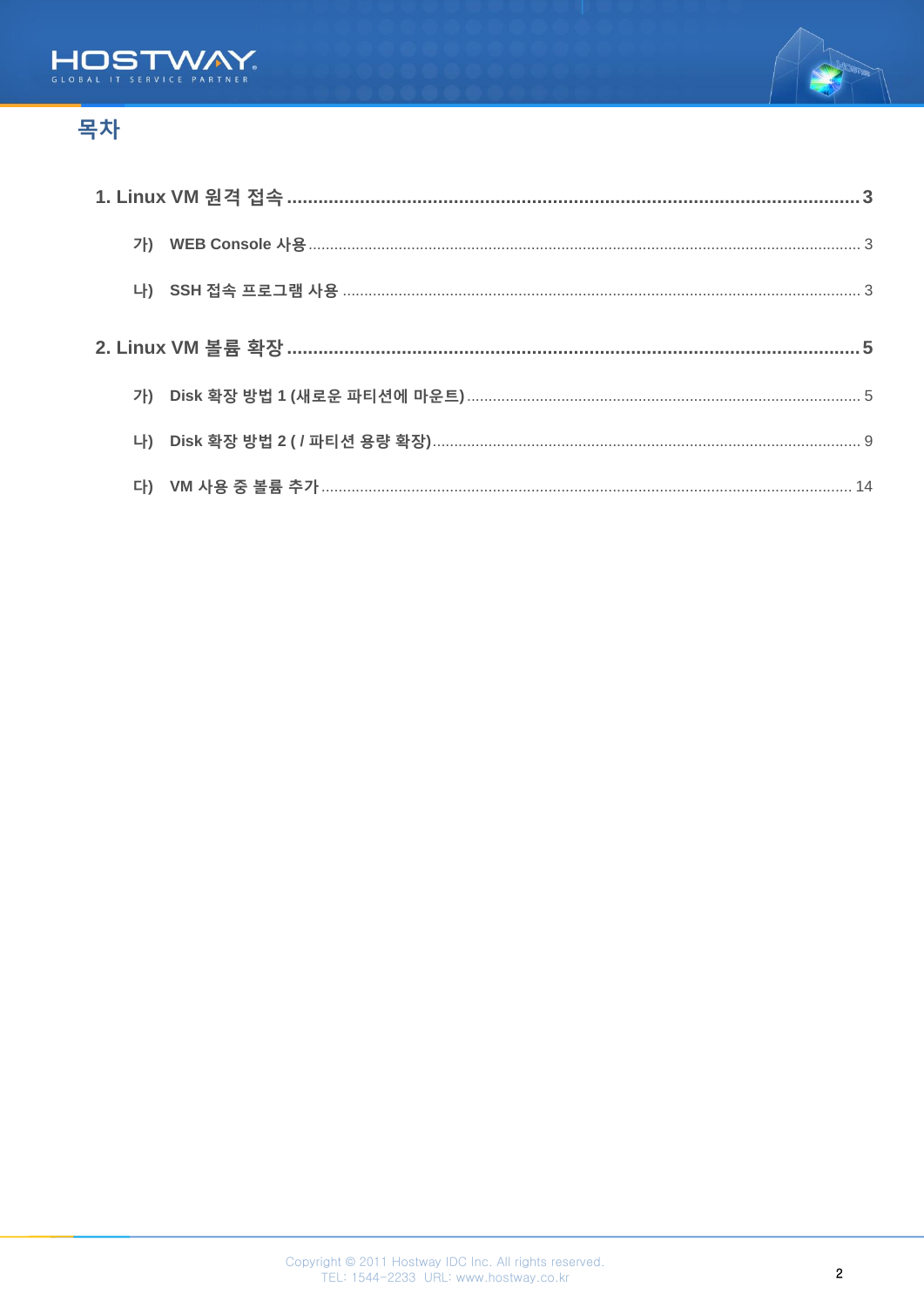



# <span id="page-2-0"></span>1. Linux VM 원격 접속

#### <span id="page-2-1"></span>가) WEB Console 사용

- A. <http://manage.hostwaycloud.co.kr/> 로그인
- B. [서버 현황(서버사용현황)] 에서 생성한 VM 을 클릭
- C. [요약] 탭의 [콘솔] 을 클릭
- D. VM 생성 초기 패스워드는 임의 생성 되며, [서버 관리] 탭에서 [초기 비밀번호 받기]를 클릭하면 패스워드 확인 가능
- E. VM 의 공인 DNS 및 IP 정보 확인
	- [서버 현황(서버사용현황)] -> [요약] 탭의 최하단에서 확인 가능
	- 공인 DNS 를 통한 접속 가능, 공인 IP 는 공인 DNS 중 숫자 부분에 해당 함, 64.23.65.31

| ■ 네트워크 정보                                          |
|----------------------------------------------------|
| 공인 DNS                                             |
| pubdns=64=23=65=<br>31, hscc, hostwaycloud, co, kr |

#### <span id="page-2-2"></span>나) SSH 접속 프로그램 사용

- A. <http://manage.hostwaycloud.co.kr/> 로그인
- B. [서버 현황(서버사용현황)] 에서 생성한 VM 을 클릭
- C. VM 의 공인 DNS 및 IP 정보 확인
	- [서버 현황(서버사용현황)] -> [요약] 탭의 최하단에서 확인 가능
	- 공인 DNS 를 통한 접속 가능, 공인 IP 는 공인 DNS 중 숫자 부분에 해당 함, 64.23.65.31



- D. SSH 접속 프로그램을 이용하여 접속(Putty, SecureCRT 등)
- E. SSH 프로그램 호스트 이름 부분에 확인 된 공인 DNS 정보를 입력하여 접속
	- 접속 예(Putty 프로그램 사용)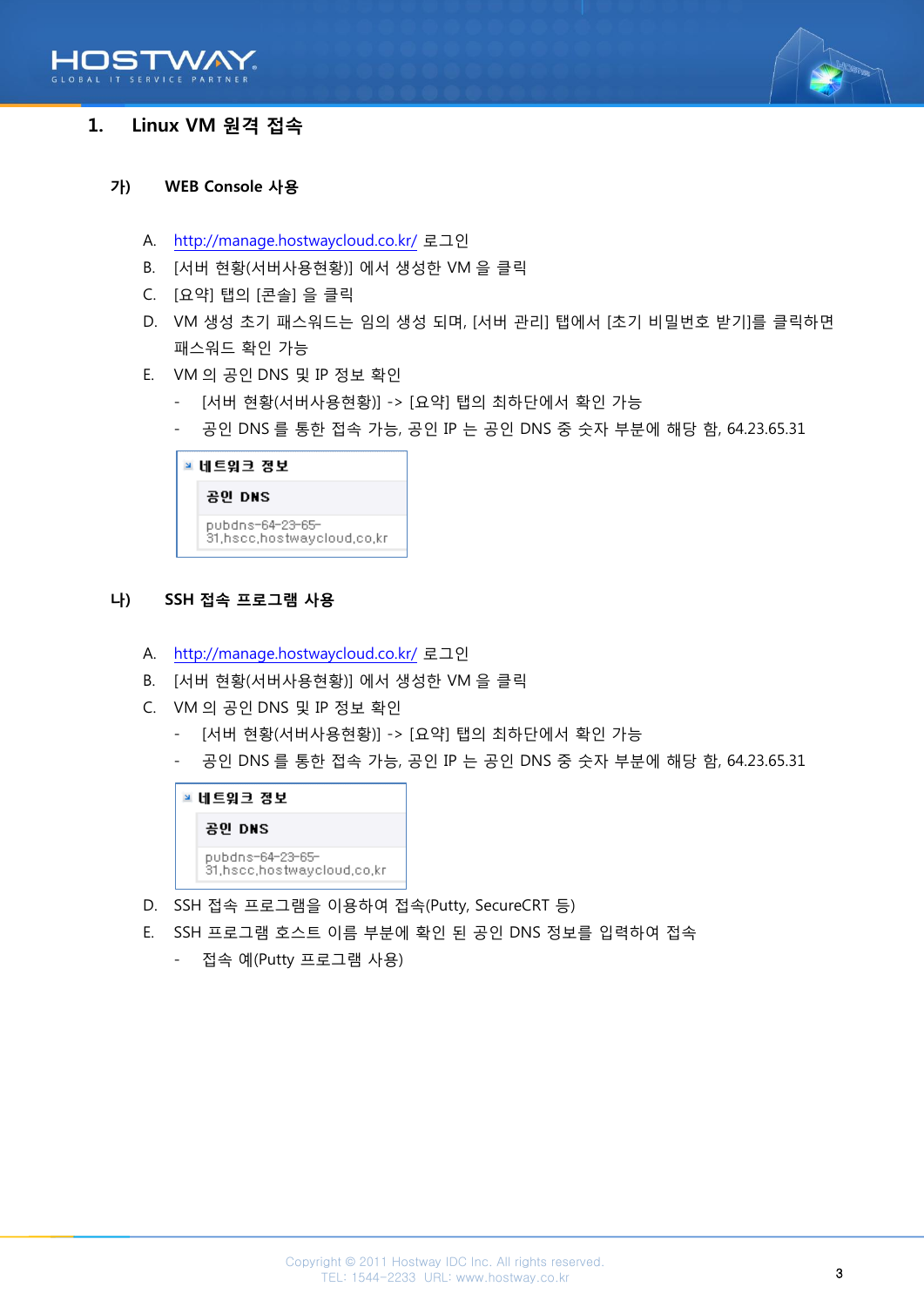



| 图 PuTTY 설정      |                                          | $\boldsymbol{\mathsf{x}}$ |
|-----------------|------------------------------------------|---------------------------|
| 분류(G)           |                                          |                           |
| EH세션.           | PuTTY 세션 기본 옵션                           |                           |
| - - 로깅          | ·기본 접속 정보·                               |                           |
| 白 터미널<br>├┈ 키보드 | 호스트 미름 (또는 IP 주소) (N) ______             | 포트 (P)                    |
| ⊹┈ 벨            | pubdns-64-23-65-31.hscc.hostwaycloud. 22 |                           |
| 느가능             | 프로토콜:                                    |                           |
| 白 창.            | ○ 생짜 (R) ⊙ Telnet   ○ Rlogin   ⊙ SSH     |                           |
| └─ 모양<br>는 특성   | 저장된 세션의 불러오기, 저장, 지움·                    |                           |
| ├┈변환            | 저장된 세션 (E)                               |                           |
| ▒ 선택            |                                          |                           |
| └┈색깔<br>白 접속    | 기본 설정                                    | 불러옴(L)                    |
| ☞ 프락시           |                                          | 저장M                       |
| ├┈ 텔 넻          |                                          |                           |
| no din          |                                          | 지움(D)                     |
| ⊫ SSH<br>⊨ 인증   |                                          |                           |
| ├┈ 터널링          | 종료시에 창을 닫음 (W):                          |                           |
| └−버그            | ○ 항상 - ○ 안 닫음 - ⊙ 접속이 끊겼을 때만             |                           |
|                 |                                          |                           |
|                 |                                          |                           |
| 도움              | 열기 (0).                                  | 취소 (C)                    |

F. VM 생성 초기 패스워드는 임의 생성 되며, [서버 관리] 탭에서 [초기 비밀번호 받기]를 클릭하면 패스워드 확인 가능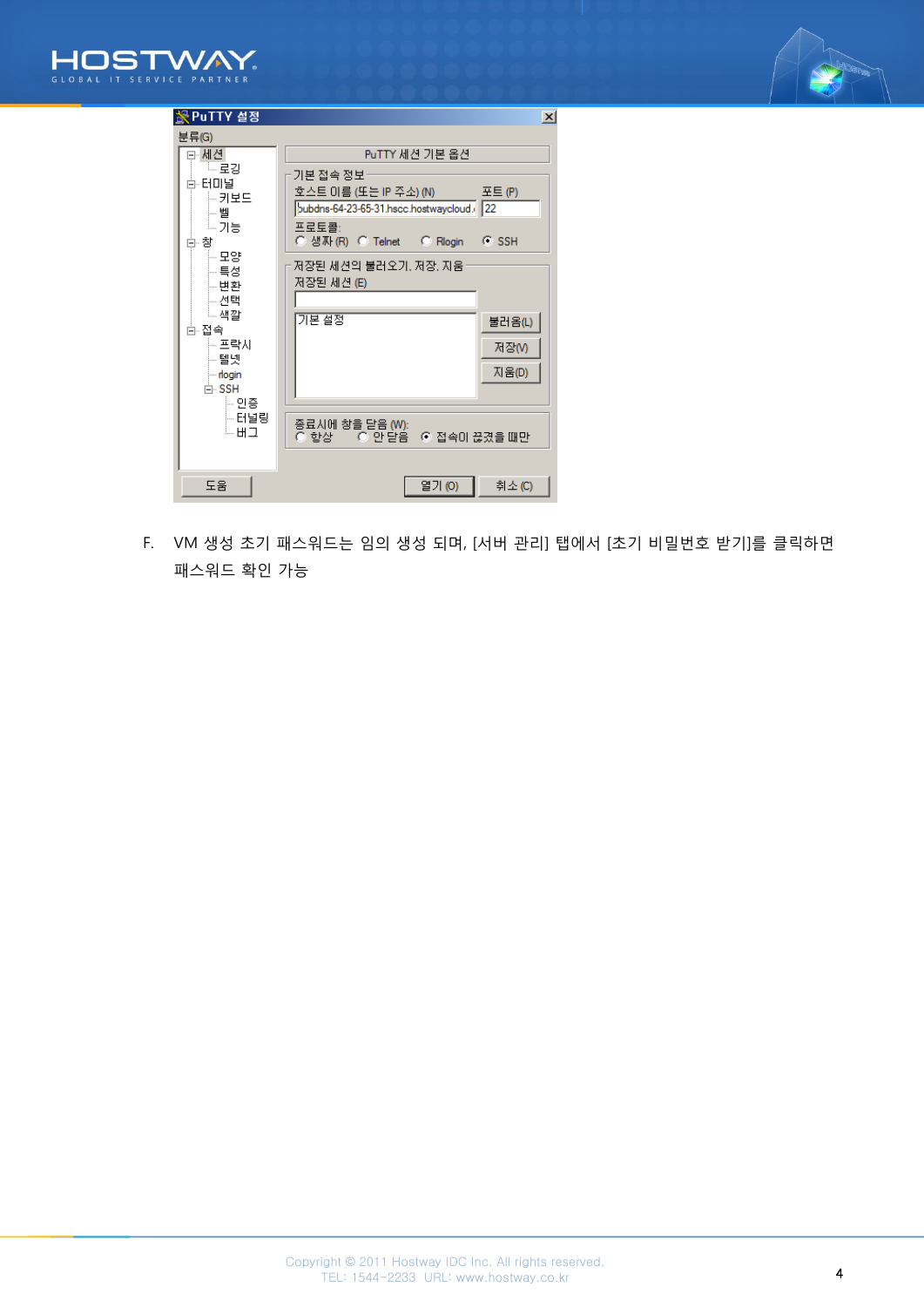



# <span id="page-4-0"></span>2. Linux VM 볼륨 확장

FlexCloud Servers 에서 서버 생성 시 클라우드의 특성 상 Disk 를 60GB 이상 설정하면 초기에는 60GB 만 확인됩니다.

아래 매뉴얼은 60GB 이상 디스크를 설정한 경우 60GB 외의 나머지 용량을 모두 사용할 수 있도록 하는 방법에 대한 매뉴얼 입니다.

아래 작업은 처음 VM 생성 후 바로 작업하시는 것을 추천하며, 서비스 중 용량을 늘리고자 하는 경우에는 하단의 "다) VM 사용 중 볼륨 추가" 매뉴얼을 참고하시어 FlexCloud 콘솔의 볼륨 추가 기능을 이용해 용량을 늘리시기 바랍니다.

Linux 명령어 사용법을 잘 모르실 경우 man 명령어를 통해 기본 사용법을 보실 수 있습니다. 예) man df

#### <span id="page-4-1"></span>가) Disk 확장 방법 1 (새로운 파티션에 마운트)

[root@localhost ~]# fdisk -l

VM 생성 초기에 남아있는 용량에 대해 Volume Group 의 공간을 확장하여 새로운 파티션에 마운트 시키는 방법입니다.

- 현재 /dev/hda1( / 파티션)이 40G 로 되어 있는데 여유 용량 20G 를 /data 파티션에 마운트 하는 방법
- A. fdisk를 이용하여 파티션을 확인 후 나머지 공간을 나누고 ID를 8e (Linux LVM)으로 설정 예) 디스크(/dev/hda)의 나머지 공간을 LVM으로 파티션 하는 과정

Disk /dev/hda: 64.4 GB, 64424509440 bytes 255 heads, 63 sectors/track, 7832 cylinders Units = cylinders of  $16065 * 512 = 8225280$  bytes Device Boot Start End Blocks Id System /dev/hda1 \* 1 13 104391 83 Linux /dev/hda2 14 5221 41833260 8e Linux LVM [root@localhost ~]# fdisk /dev/hda The number of cylinders for this disk is set to 7832. There is nothing wrong with that, but this is larger than 1024, and could in certain setups cause problems with: 1) software that runs at boot time (e.g., old versions of LILO) 2) booting and partitioning software from other OSs (e.g., DOS FDISK, OS/2 FDISK)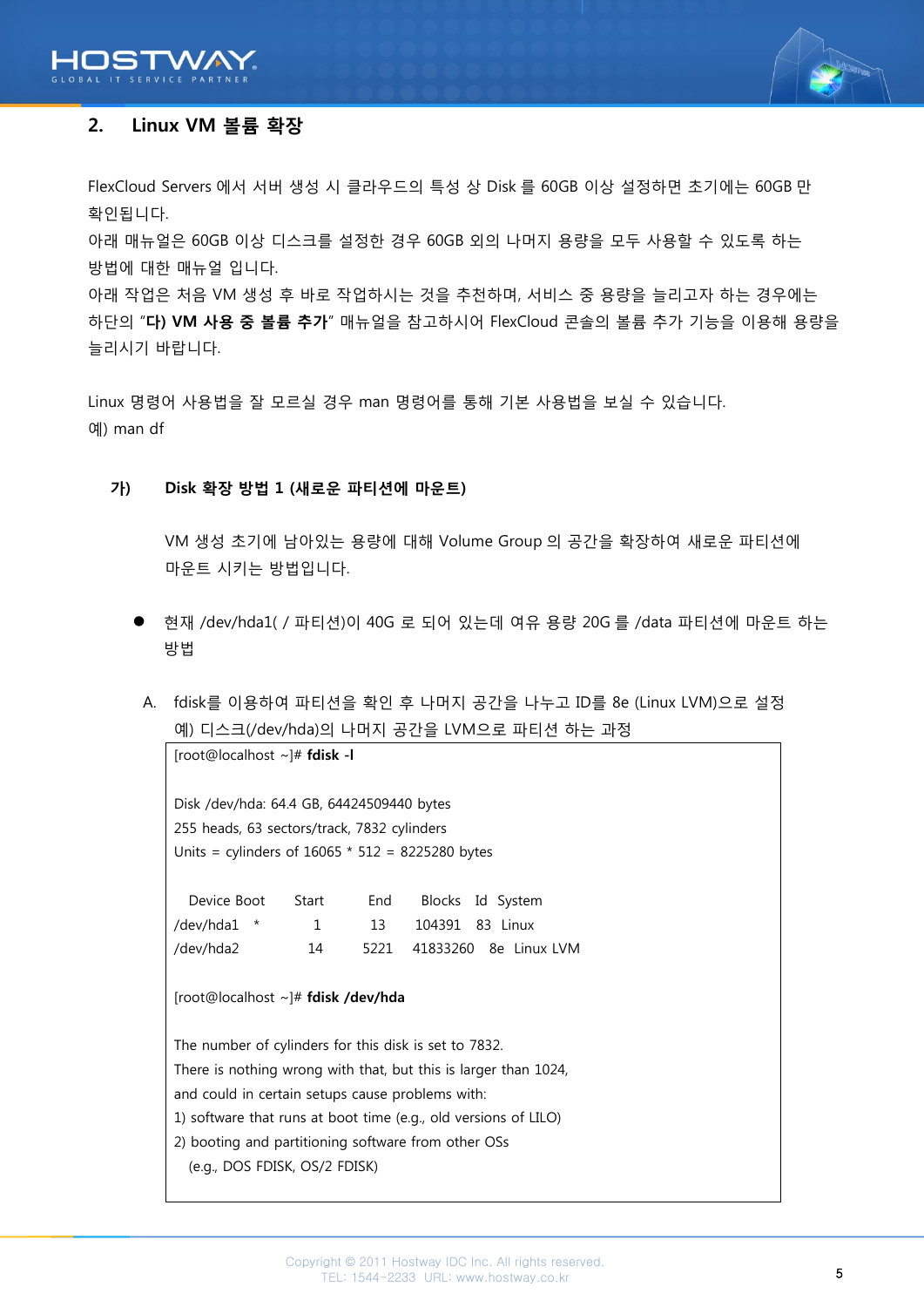



```
Command (m for help): p
Disk /dev/hda: 64.4 GB, 64424509440 bytes
255 heads, 63 sectors/track, 7832 cylinders
Units = cylinders of 16065 * 512 = 8225280 bytes
   Device Boot Start End Blocks Id System
/dev/hda1 * 1 13 104391 83 Linux
/dev/hda2 14 5221 41833260 8e Linux LVM
Command (m for help): n
Command action
   e extended
   p primary partition (1-4)
p
Partition number (1-4): 3
First cylinder (5222-7832, default 5222): 
Using default value 5222
Last cylinder or +size or +sizeM or +sizeK (5222-7832, default 7832): 
Using default value 7832
Command (m for help): p
Disk /dev/hda: 64.4 GB, 64424509440 bytes
255 heads, 63 sectors/track, 7832 cylinders
Units = cylinders of 16065 * 512 = 8225280 bytes
   Device Boot Start End Blocks Id System
/dev/hda1 * 1 13 104391 83 Linux
/dev/hda2 14 5221 41833260 8e Linux LVM
/dev/hda3 5222 7832 20972857+ 83 Linux
Command (m for help): t <- 파티션 타입
Partition number (1-4): 3 <- 파티션 선택
Hex code (type L to list codes): 8e <- 8e 선택(LVM)
Changed system type of partition 3 to 8e (Linux LVM)
Command (m for help): p
Disk /dev/hda: 64.4 GB, 64424509440 bytes
255 heads, 63 sectors/track, 7832 cylinders
Units = cylinders of 16065 * 512 = 8225280 bytes
   Device Boot Start End Blocks Id System
/dev/hda1 * 1 13 104391 83 Linux
```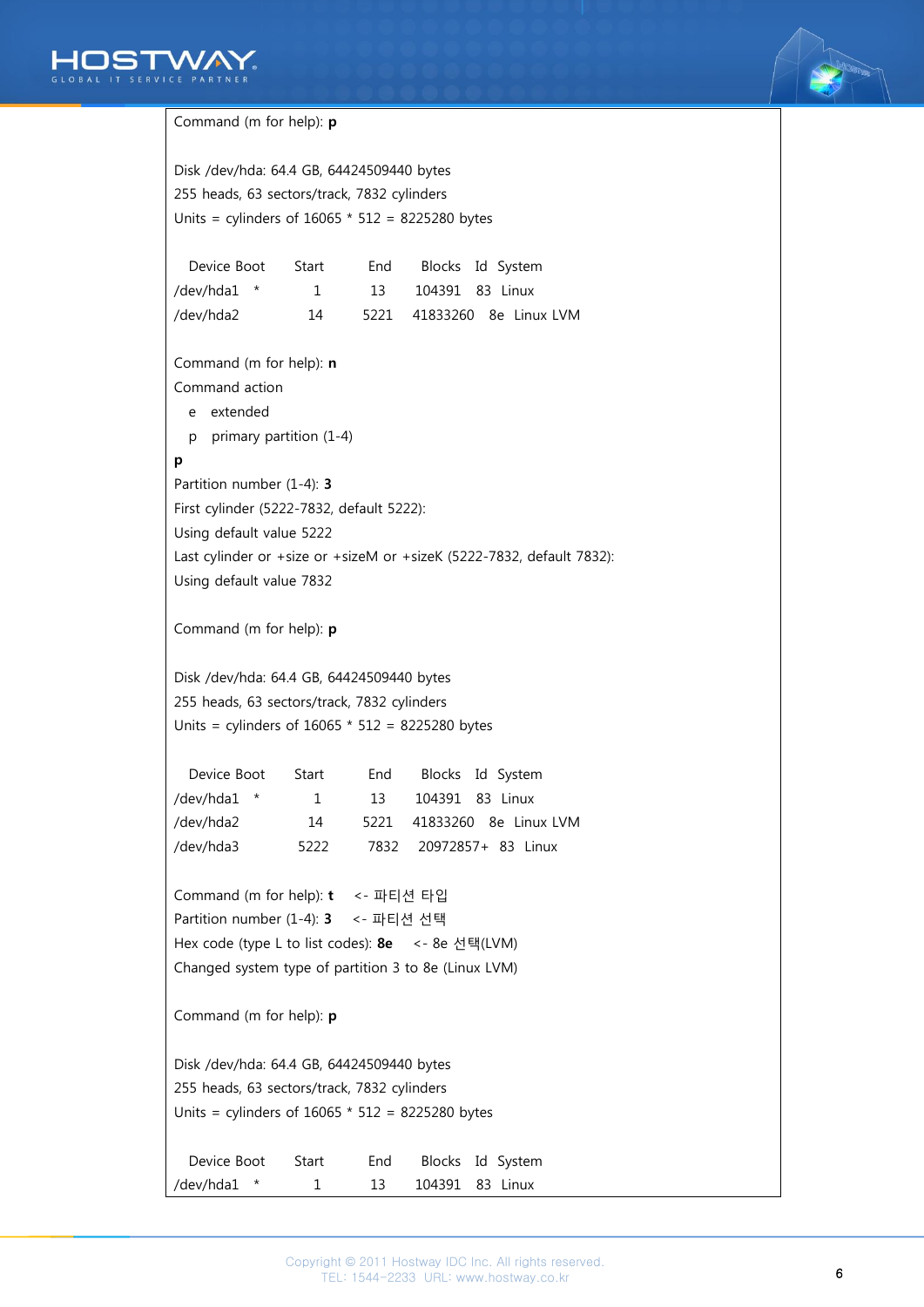



| /dev/hda2                                          | 14    | 5221 | 41833260 8e Linux LVM                                                                  |  |  |  |  |  |
|----------------------------------------------------|-------|------|----------------------------------------------------------------------------------------|--|--|--|--|--|
| /dev/hda3                                          | 5222  | 7832 | 20972857+ 8e Linux LVM                                                                 |  |  |  |  |  |
|                                                    |       |      |                                                                                        |  |  |  |  |  |
| Command (m for help): w                            |       |      |                                                                                        |  |  |  |  |  |
| The partition table has been altered!              |       |      |                                                                                        |  |  |  |  |  |
|                                                    |       |      |                                                                                        |  |  |  |  |  |
| Calling ioctl() to re-read partition table.        |       |      |                                                                                        |  |  |  |  |  |
|                                                    |       |      |                                                                                        |  |  |  |  |  |
|                                                    |       |      | WARNING: Re-reading the partition table failed with error 16: Device or resource busy. |  |  |  |  |  |
| The kernel still uses the old table.               |       |      |                                                                                        |  |  |  |  |  |
| The new table will be used at the next reboot.     |       |      |                                                                                        |  |  |  |  |  |
| Syncing disks.                                     |       |      |                                                                                        |  |  |  |  |  |
| [root@localhost ~]# reboot                         |       |      |                                                                                        |  |  |  |  |  |
| 리부팅후 파티션 확인                                        |       |      |                                                                                        |  |  |  |  |  |
| [root@localhost ~]# fdisk -I                       |       |      |                                                                                        |  |  |  |  |  |
|                                                    |       |      |                                                                                        |  |  |  |  |  |
| Disk /dev/hda: 64.4 GB, 64424509440 bytes          |       |      |                                                                                        |  |  |  |  |  |
| 255 heads, 63 sectors/track, 7832 cylinders        |       |      |                                                                                        |  |  |  |  |  |
| Units = cylinders of $16065 * 512 = 8225280$ bytes |       |      |                                                                                        |  |  |  |  |  |
|                                                    |       |      |                                                                                        |  |  |  |  |  |
| Device Boot                                        | Start | End  | Blocks Id System                                                                       |  |  |  |  |  |
| /dev/hda1<br>$\star$                               | 1     | 13   | 83 Linux<br>104391                                                                     |  |  |  |  |  |
| /dev/hda2                                          | 14    | 5221 | 41833260 8e Linux LVM                                                                  |  |  |  |  |  |
| /dev/hda3                                          | 5222  | 7832 | 20972857+ 8e Linux LVM                                                                 |  |  |  |  |  |

- B. pvcreate 명령을 이용 Physical Volume 을 생성 [root@localhost ~]# pvcreate /dev/hda3
- C. Physical Volume 을 data 라는 이름의 Volume Group 으로 vgcreate 명령을 이용하여 생성 [root@localhost ~]# vgcreate VolGroup00 /dev/hda3
- D. vgdisplay 명령으로 Volume Group 정보 확인 가능. [root@localhost ~]# vgdisplay
- F. lvcreate 명령을 이용하여 test 라는(임의 생성) 이름의 Logical Volume 을 생성 (lvcreate 명령은 Volume Group 이름(data)을 -L, -n 옵션과 함께 주어 실행 하는데 , -L 옵션 뒤에는 Logical Volume 의 크기를 -n 옵션 뒤에는 Logical Volume 의 이름이 주어집니다. [root@localhost ~]# lvcreate -L 20G -n test VolGroup00
- G. 마운트 대상 디렉토리(/data) 생성 후 파일 시스템에서 액세스 가능하도록 Logical Volume 을 포맷하고 마운트

| $[root@localhost ~\rightarrow\# mkfs.ext3 /dev/VolGroup00/test]$ |
|------------------------------------------------------------------|
| $[root@localhost \sim ]# m$ kdir /data                           |
| [root@localhost ~]# mount -t ext3 /dev/VolGroup00/test /data/    |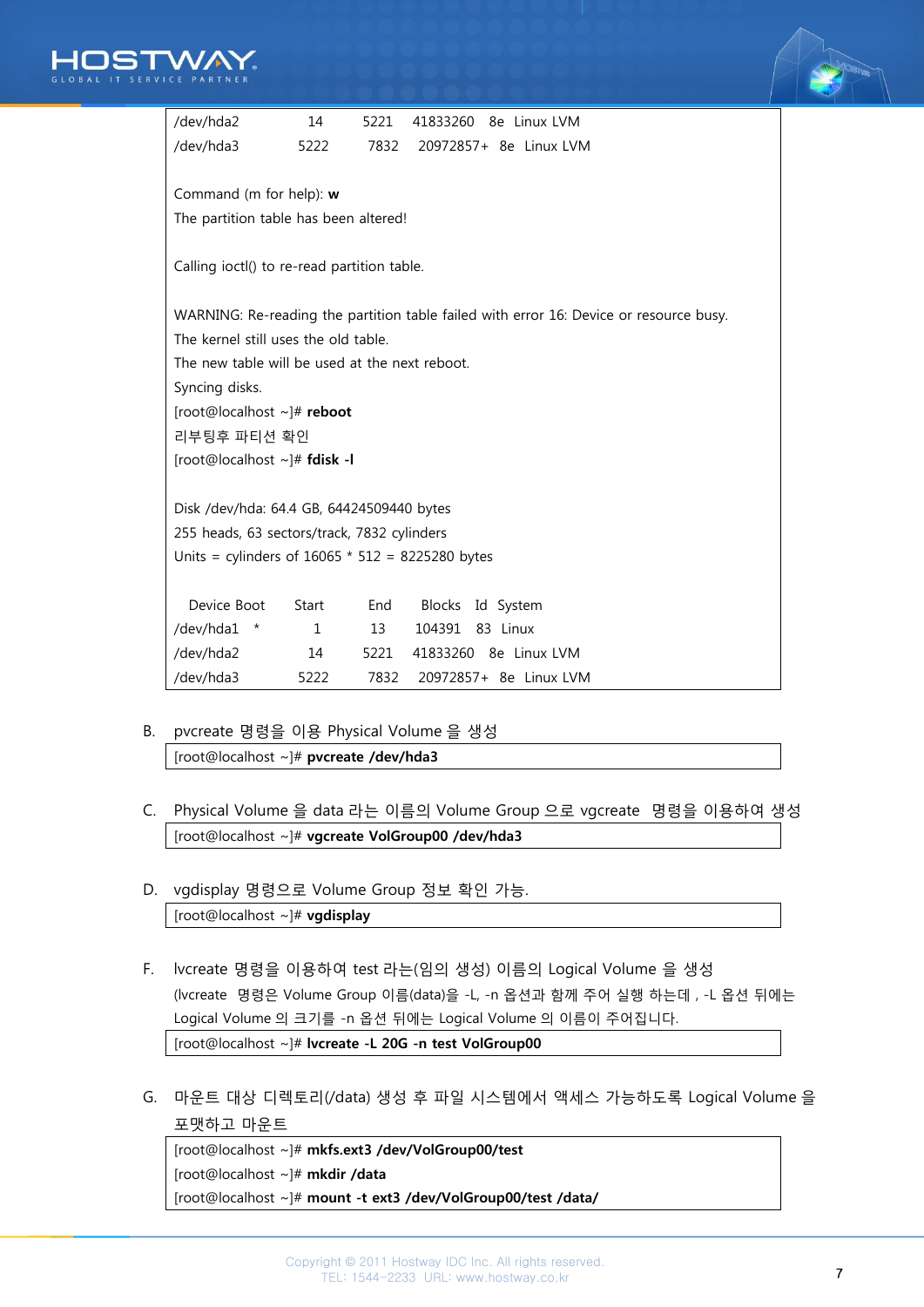



## [root@localhost ~]# df

| Filesystem                      | 1K-blocks | Used Available Use% Mounted on |                               |                    |  |  |  |  |
|---------------------------------|-----------|--------------------------------|-------------------------------|--------------------|--|--|--|--|
| /dev/mapper/VolGroup00-LogVol00 |           |                                |                               |                    |  |  |  |  |
|                                 |           |                                | 38471112 3066536 33418836 9%/ |                    |  |  |  |  |
| /dev/hda1                       | 101086    | 31551                          |                               | 64316 33% /boot    |  |  |  |  |
| tmpfs                           | 257652    | 0                              |                               | 257652 0% /dev/shm |  |  |  |  |
| /dev/mapper/VolGroup00-test     |           |                                |                               |                    |  |  |  |  |
|                                 | 20642428  | 176200                         |                               | 19417652 1%/data   |  |  |  |  |

# H. 부팅 시 자동으로 마운트 되도록 /etc/fstab 에 등록

| /dev/VolGroup00/LogVol00 /    | ext3     | defaults | 11                           |                |
|-------------------------------|----------|----------|------------------------------|----------------|
| /dev/VolGroup00/test          | /data    | ext3     | defaults                     | 11             |
| $LABEL = /boot$               | /boot    | ext3     | defaults                     | 12             |
| tmpfs                         | /dev/shm | tmpfs    | defaults                     | 0 <sub>0</sub> |
| devpts                        | /dev/pts |          | devpts $qid=5, mode=620 0 0$ |                |
| sysfs                         | /sys     | sysfs    | defaults                     | 0 <sub>0</sub> |
| proc                          | /proc    | proc     | defaults                     | 0 <sub>0</sub> |
| /dev/VolGroup00/LogVol01 swap |          | swap     | defaults                     | 0 <sub>0</sub> |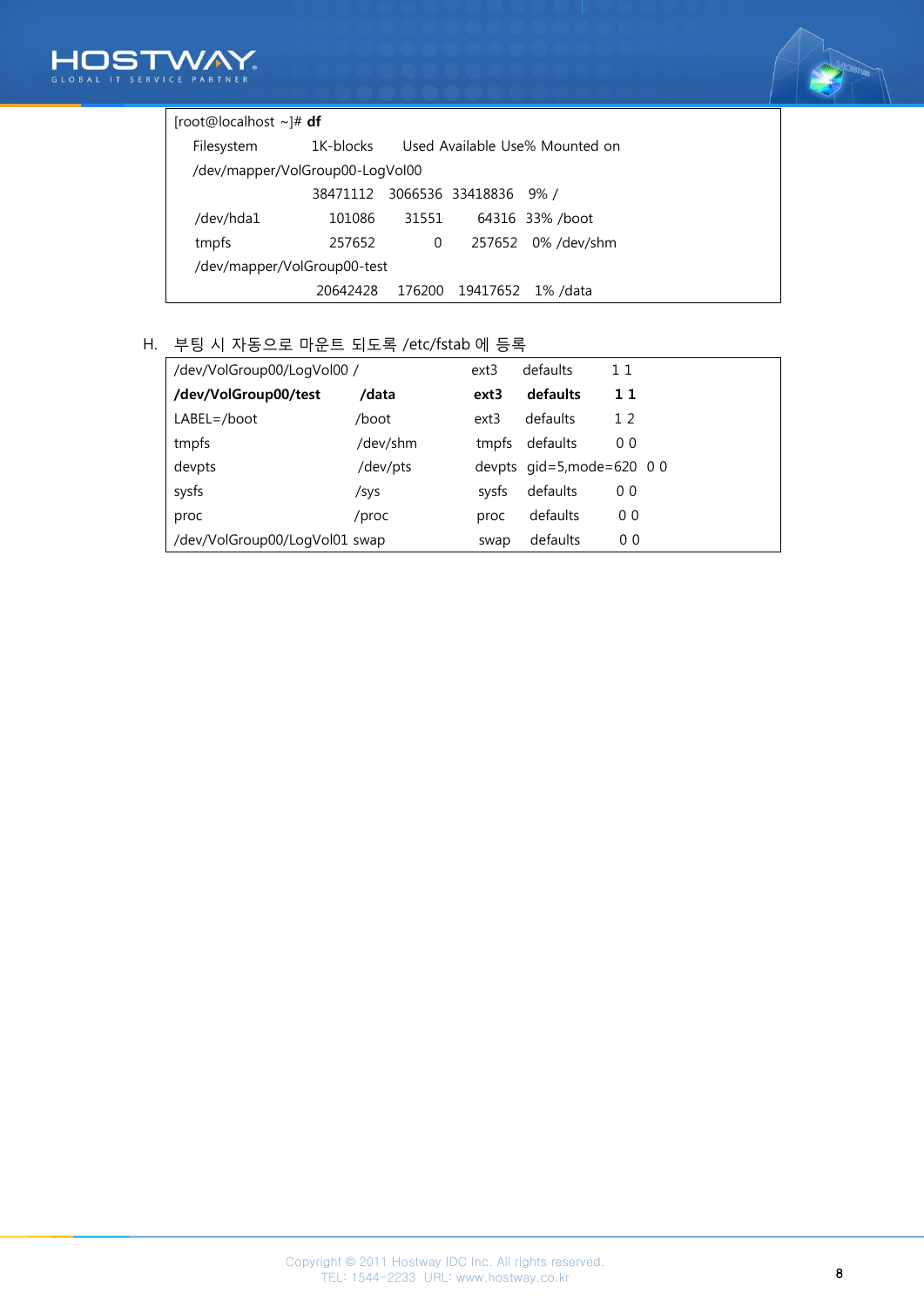



# <span id="page-8-0"></span>나) Disk 확장 방법 2 ( / 파티션 용량 확장)

사용해 용량을 늘리는 것은 권장하지 않습니다.

VM 생성 초기에 남아있는 용량에 대해 Volume Group 을 이용해 / 파티션 용량을 확장하는 방법입니다. 이 방법은 작업 시 / 파티션에 대하여 umount 를 하지 않고 작업 해야 하는 문제(위험부담)가 있으며 작업 도중 파티션에 손상이 있을 경우 VM 을 새로 생성 해야 합니다. VM 생성 초기에 꼭 필요한 경우에만 작업하시기 바라며, 이미 서비스 중인 VM 에서 이 방법을

이미 서비스 중인 VM 의 용량을 늘리고자 하는 경우에는 하단의 "다) VM 사용 중 볼륨 추가" 매뉴얼을 참고하시어 FlexCloud 콘솔의 볼륨 추가 기능을 이용해 용량을 늘리시기 바랍니다.

 현재 /dev/hda1( / 파티션)이 40G 로 되어 있는데 여유 용량 20G 를 추가하여 / 파티션을 총 60G 로 늘리는 방법 예시

(현재 파티션 용량 확인)

| [root@localhost ~]# df (현재 하드디스크의 사용량 과 남은 용량을 표시해주는 명령어) |                                          |  |  |                             |                                                    |  |  |
|-----------------------------------------------------------|------------------------------------------|--|--|-----------------------------|----------------------------------------------------|--|--|
| Filesystem                                                | 1K-blocks Used Available Use% Mounted on |  |  |                             |                                                    |  |  |
|                                                           | /dev/mapper/VolGroup00-LogVol00          |  |  |                             |                                                    |  |  |
|                                                           |                                          |  |  |                             | <b>38471112</b> 3057880 33427492 9% / (/파티션 용량 확인) |  |  |
| /dev/hda1                                                 |                                          |  |  | 101086 31551 64316 33%/boot |                                                    |  |  |

(현재 디스크 파티션 리스트 확인)

| [root@localhost~]# fdisk -I                                          |                                                    |      |  |                       |  |  |  |  |
|----------------------------------------------------------------------|----------------------------------------------------|------|--|-----------------------|--|--|--|--|
| Disk /dev/hda: 64.4 GB, 64424509440 bytes<br>(현재 디스크 파티션 용량 64.4 GB) |                                                    |      |  |                       |  |  |  |  |
|                                                                      | 255 heads, 63 sectors/track, 7832 cylinders        |      |  |                       |  |  |  |  |
|                                                                      | Units = cylinders of $16065 * 512 = 8225280$ bytes |      |  |                       |  |  |  |  |
| Device Boot                                                          | Start                                              | End  |  | Blocks Id System      |  |  |  |  |
| /dev/hda1 $*$                                                        | 1                                                  | 13   |  | 104391 83 Linux       |  |  |  |  |
| /dev/hda2                                                            | 14                                                 | 5221 |  | 41833260 8e Linux LVM |  |  |  |  |

- fdisk /dev/had 명령으로 남은 파티션을 /dev/hda3 로 추가생성 후 타입을 8e (LVM)으로 변경 후 저장합니다. (아래 순서 예제 참조)
- A. fdisk 명령으로 디스크 파티션 작업

[root@localhost ~]# fdisk /dev/had

B. p 명령 현재 상태 확인 (현재 디스크에는 /dev/hda1, /dev/hda2 의 두개 파티션이 존재함)

Command (m for help): p (파티션 현황 보기)

Disk /dev/hda: 64.4 GB, 64424509440 bytes 255 heads, 63 sectors/track, 7832 cylinders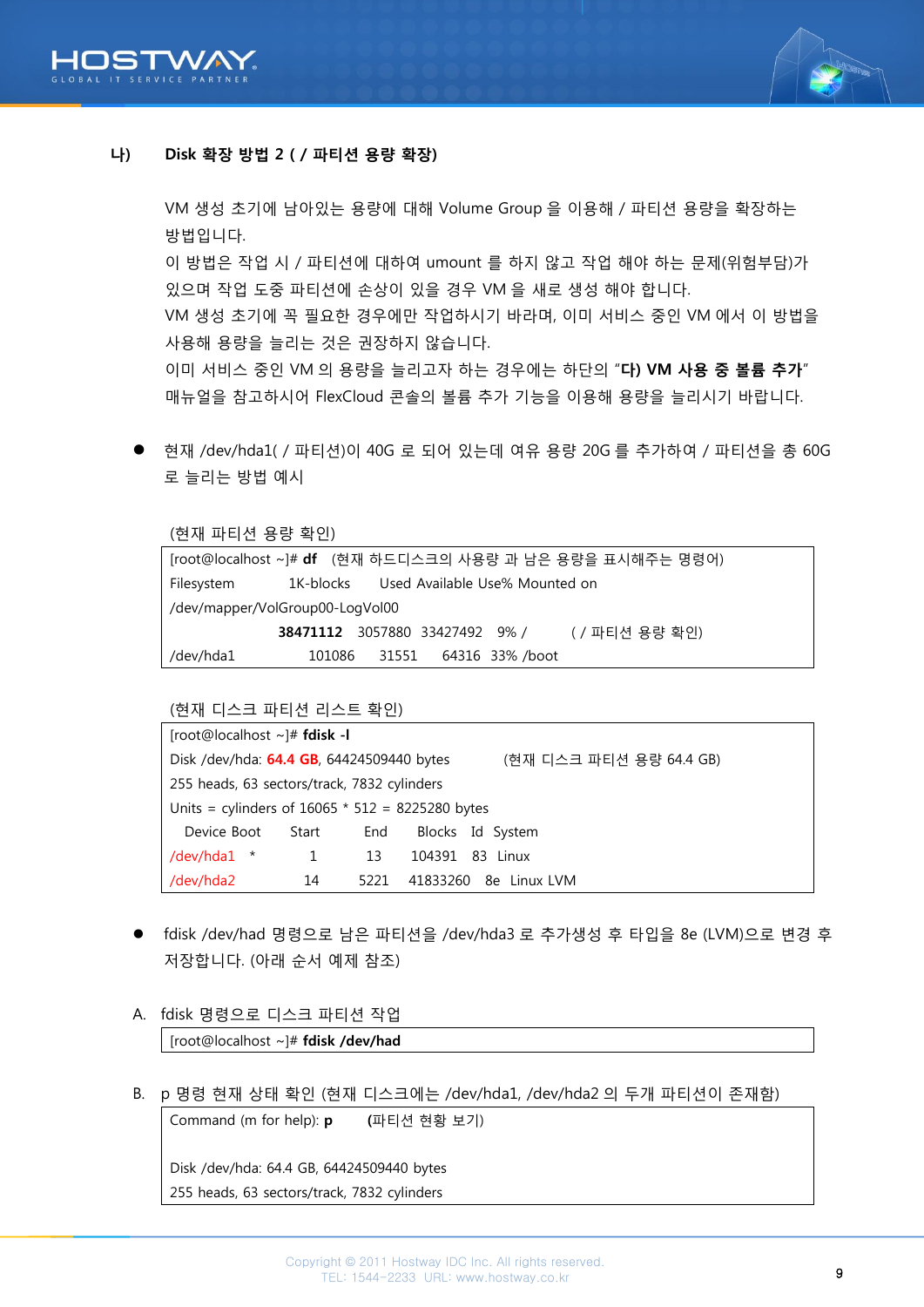



Units = cylinders of 16065 \* 512 = 8225280 bytes Device Boot Start End Blocks Id System

| /dev/hda1 * |    | 13 104391 83 Linux |                            |
|-------------|----|--------------------|----------------------------|
| /dev/hda2   | 14 |                    | 5221 41833260 8e Linux LVM |

# C. 나머지 용량에 새 파티션 할당 작업 (n)

|                                                                                      | Command (m for help): n => 신규파티션 추가                               |  |  |  |  |  |
|--------------------------------------------------------------------------------------|-------------------------------------------------------------------|--|--|--|--|--|
|                                                                                      | Command action                                                    |  |  |  |  |  |
| e                                                                                    | extended                                                          |  |  |  |  |  |
| p                                                                                    | primary partition $(1-4)$                                         |  |  |  |  |  |
| p                                                                                    | => primary 파티션을 만들기                                               |  |  |  |  |  |
|                                                                                      | Partition number (1-4): 3 = > 3 번째 파티션으로 추가                       |  |  |  |  |  |
|                                                                                      | First cylinder (5222-7832, default 5222):<br>(엔터/두번째 파티션 이후부터 사용) |  |  |  |  |  |
|                                                                                      | Using default value 5222                                          |  |  |  |  |  |
| Last cylinder or +size or +sizeM or +sizeK (5222-7832, default 7832): (엔터/나머지를 모두사용) |                                                                   |  |  |  |  |  |
|                                                                                      | Using default value 7832                                          |  |  |  |  |  |

Command (m for help): p (파티션 현황 보기) Disk /dev/hda: 64.4 GB, 64424509440 bytes 255 heads, 63 sectors/track, 7832 cylinders Units = cylinders of 16065 \* 512 = 8225280 bytes Device Boot Start End Blocks Id System

| /dev/hda1 * | $\sim$ 1 | 13 104391 83 Linux         |             |
|-------------|----------|----------------------------|-------------|
| /dev/hda2   | 14       | 5221 41833260 8e Linux LVM |             |
| /dev/hda3   | 5222     | 7832 20972857+ 83 Linux    | (추가 파티션 확인) |

Command (m for help): t (파티션 타입을 변경) Partition number (1-4): 3 (3 번째 파티션을 선택) Hex code (type L to list codes): 8e (파티션 타입을 8e(LVM)으로 변경) Changed system type of partition 3 to 8e (Linux LVM)

Command (m for help): p (파티션 현황 보기)

Disk /dev/hda: 64.4 GB, 64424509440 bytes 255 heads, 63 sectors/track, 7832 cylinders Units = cylinders of  $16065 * 512 = 8225280$  bytes

| Device Boot | Start     | End | Blocks Id System                      |  |
|-------------|-----------|-----|---------------------------------------|--|
| /dev/hda1 * | $1 \quad$ | 13. | 104391 83 Linux                       |  |
| /dev/hda2   | 14        |     | 5221 41833260 8e Linux LVM            |  |
| /dev/hda3   | 5222      |     | 7832 20972857+ 8e Linux LVM (변경내용 확인) |  |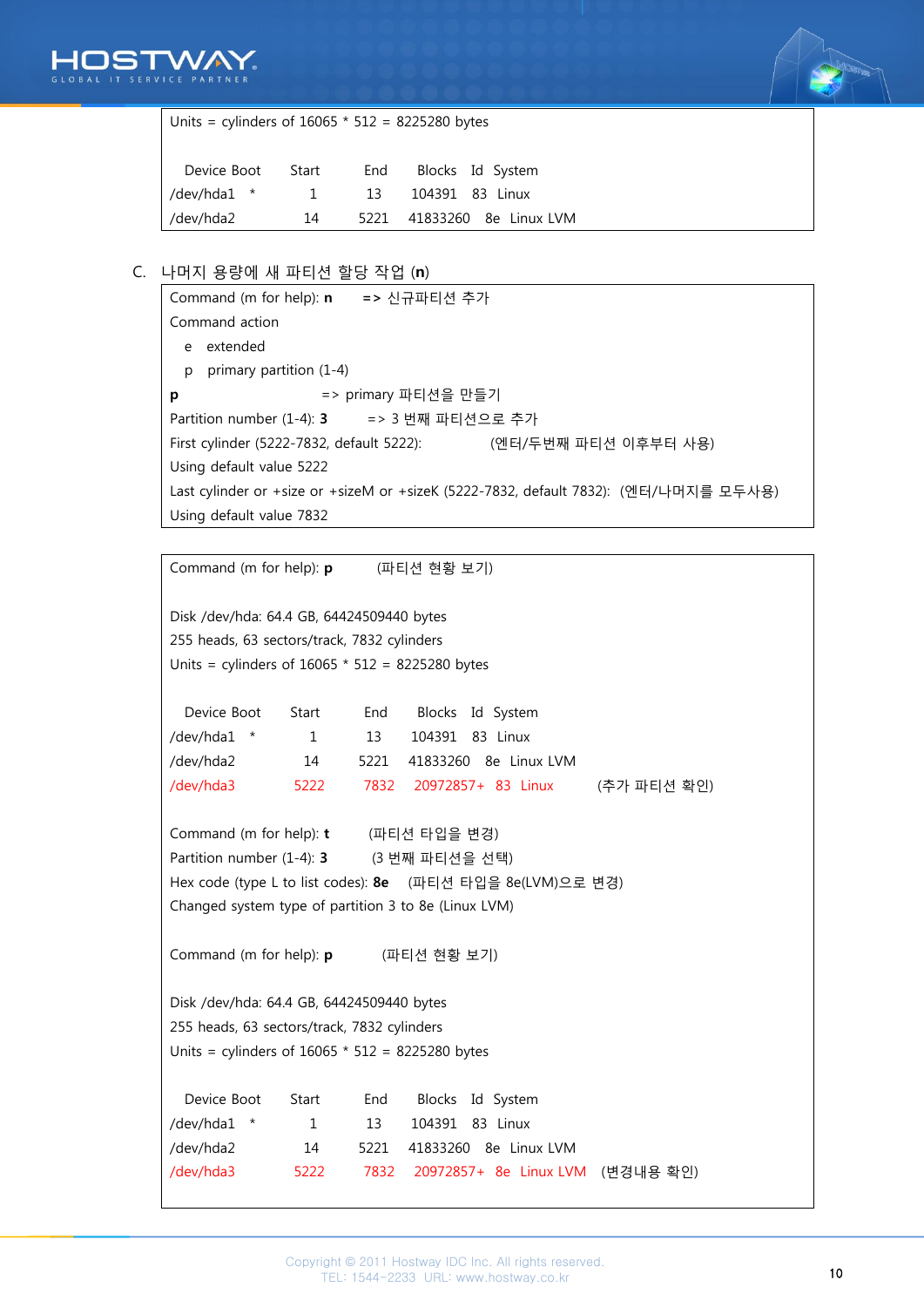



Command (m for help): w (위에서 작업한 내용을 저장합니다) The partition table has been altered! Calling ioctl() to re-read partition table. The kernel still uses the old table. The new table will be used at the next reboot. Syncing disks.

D. reboot 명령으로 서버를 리부팅 합니다.

[root@localhost ~]# reboot

E. 새로 생성한 /dev/hda3 파티션을 ext3 파일시스템으로 포맷합니다.

```
(mkfs.ext3 : linux 파일시스템을 ext3 타입으로 포맷하는 명령)
```
[root@manage ~]# mkfs.ext3 /dev/hda3 Filesystem label= OS type: Linux Block size=4096 (log=2) : : This filesystem will be automatically checked every 32 mounts or 180 days, whichever comes first. Use tune2fs -c or -i to override.

서버 리부팅이 완료된 후 아래와 같이 볼륨 추가 작업을 진행 합니다.

A. pvscan 현재 상태 확인

| [root@localhost ~]# <b>pvscan</b>                             |  | (pvscan 는 Physical Volume 을 확인 하는 명령) |  |  |  |  |
|---------------------------------------------------------------|--|---------------------------------------|--|--|--|--|
| PV /dev/hda2 VG VolGroup00 lvm2 [39.88 GB / 0 free]           |  |                                       |  |  |  |  |
| Total: 1 [39.88 GB] / in use: 1 [39.88 GB] / in no VG: 0 [0 ] |  |                                       |  |  |  |  |

B. pvcreate : Physical Volume 을 생성 하는 명령 (생략 시 아래 vgextend 작업 시 생성됨)

[root@localhost ~]# pvcreate /dev/hda3 Physical volume "/dev/hda3" successfully created [root@localhost ~]#

C. VolGroup00 이 활성화가 되어 있지 않기 때문에 활성화

[root@localhost ~]# vgchange -a y VolGroup00 (vgchange 볼륨그룹을 활성화) 2 logical volume(s) in volume group "VolGroup00" now active

D. 활성화 후 vgextend 를 사용해 VolGroup00 에 /dev/hda3 을 다음과 같이 추가

(생성된 physical volume 을 Volume group 에 추가)

[root@localhost ~]# vgextend VolGroup00 /dev/hda3

Volume group "VolGroup00" successfully extended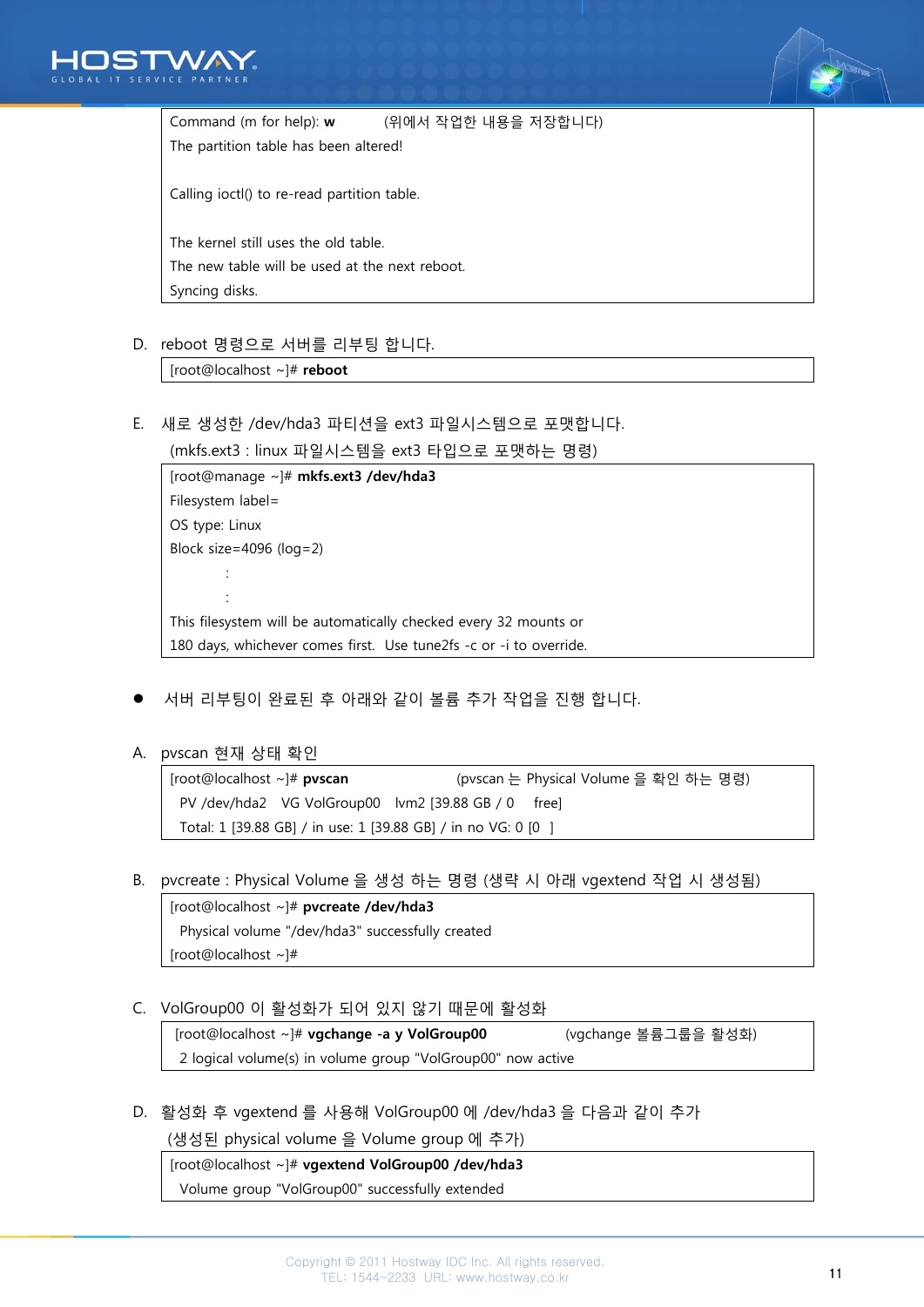



| [root@localhost~]# |  |
|--------------------|--|
|                    |  |

| E. VolGroup00 의 볼륨 그룹 확인 |                                        |                                                                |
|--------------------------|----------------------------------------|----------------------------------------------------------------|
|                          |                                        | [root@localhost ~]# vgdisplay VolGroup00 (볼륨그룹의 속성과 정보를 보여줍니다) |
| --- Volume group ---     |                                        |                                                                |
| VG Name VolGroup00       |                                        |                                                                |
| System ID                |                                        |                                                                |
| Format                   | lvm2                                   |                                                                |
| Metadata Areas           | 2                                      |                                                                |
| Metadata Sequence No 4   |                                        |                                                                |
| VG Access                | read/write                             |                                                                |
| VG Status                | resizable                              |                                                                |
| MAX LV                   | $\Omega$                               |                                                                |
| Cur LV                   | 2                                      |                                                                |
| Open LV                  | 2                                      |                                                                |
| Max PV                   | $\Omega$                               |                                                                |
| Cur PV                   | $\mathcal{P}$                          |                                                                |
| Act PV                   | $\mathcal{P}$                          |                                                                |
| <b>VG Size</b>           | 59.88 GB                               |                                                                |
| PE Size                  | 32.00 MB                               |                                                                |
| Total PE                 | 1916                                   |                                                                |
|                          | Alloc PE / Size 1276 / 39.88 GB        |                                                                |
| Free PE / Size           | 640 / 20.00 GB                         |                                                                |
| VG UUID                  | y1kt1c-m0yu-9SLZ-N0lh-Q0TS-Q31v-sVnkb2 |                                                                |

F. lvextend 명령을 이용하여 위 파티션 작업에서 추가한 20G 용량을 추가함

(lvextend : LV 를 확장시키는 명령)

[root@localhost ~]# lvextend -L +20G /dev/VolGroup00/LogVol00 Extending logical volume LogVol00 to 57.88 GB Logical volume LogVol00 successfully resized

#### G. 파일시스템 체크 및 리사이징

(e2fsck 명령 : Linux 파일시스템을 check 시 사용되는 명령어)

[root@localhost ~]# e2fsck -f /dev/VolGroup00/LogVol00 e2fsck 1.39 (29-May-2006) /dev/VolGroup00/LogVol00 is mounted.

WARNING!!! Running e2fsck on a mounted filesystem may cause SEVERE filesystem damage.

Do you really want to continue (y/n)? yes

/dev/VolGroup00/LogVol00: recovering journal

Pass 1: Checking inodes, blocks, and sizes

Pass 2: Checking directory structure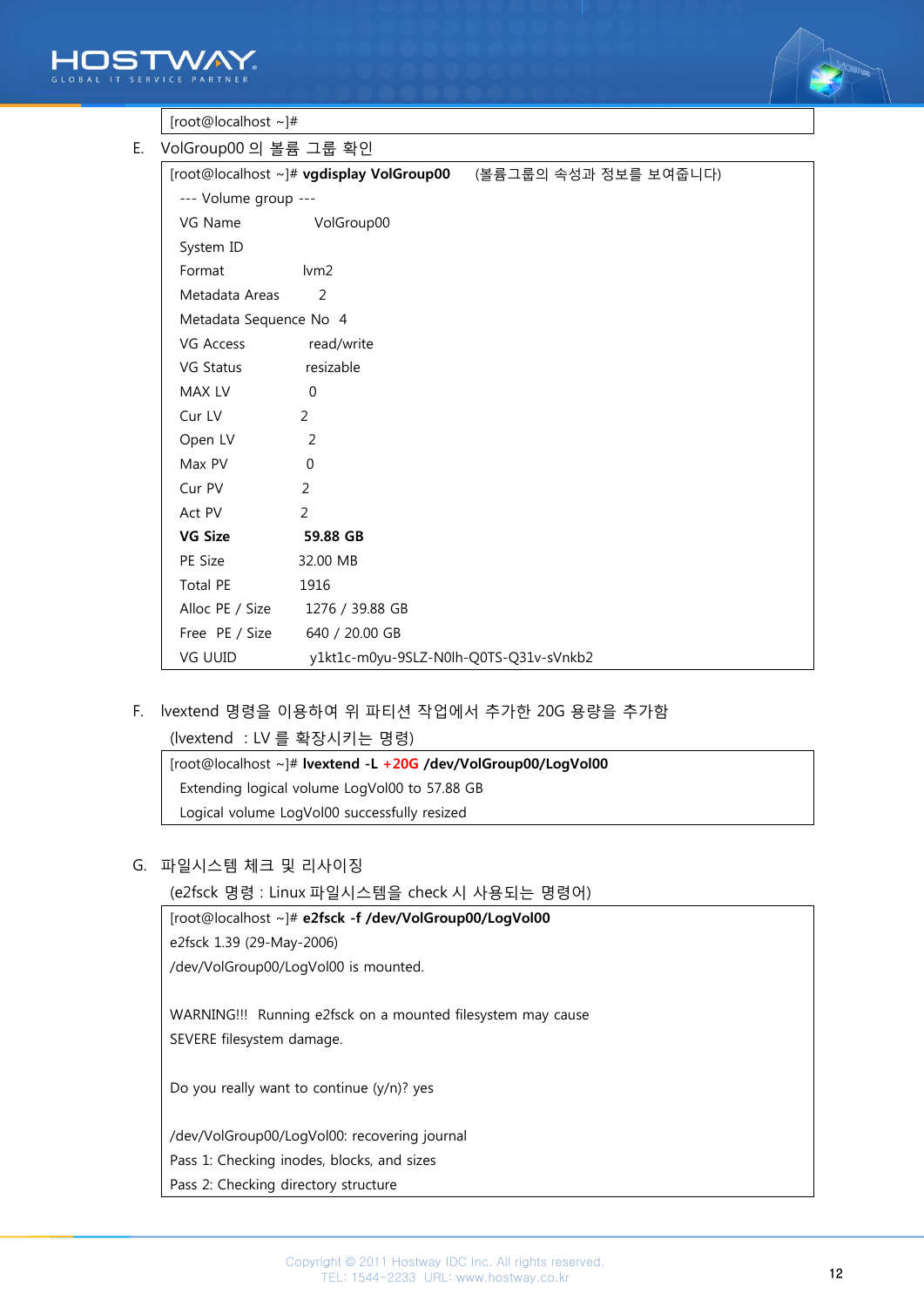



Pass 3: Checking directory connectivity

Pass 4: Checking reference counts

Pass 5: Checking group summary information

/dev/VolGroup00/LogVol00: \*\*\*\*\* FILE SYSTEM WAS MODIFIED \*\*\*\*\* /dev/VolGroup00/LogVol00: \*\*\*\*\* REBOOT LINUX \*\*\*\*\* /dev/VolGroup00/LogVol00: 132954/9928704 files (2.3% non-contiguous), 1075408/9928704 blocks

(resize2fs 명령 : 디바이스 ext2(ext3) 파티션의 크기를 조절하는 명령어)

[root@localhost ~]# resize2fs -p /dev/VolGroup00/LogVol00 resize2fs 1.39 (29-May-2006) Filesystem at /dev/VolGroup00/LogVol00 is mounted on /; on-line resizing required Performing an on-line resize of /dev/VolGroup00/LogVol00 to 15171584 (4k) blocks. The filesystem on /dev/VolGroup00/LogVol00 is now 15171584 blocks long.

[root@localhost ~]#

H. lvscan 과 pvscan 으로 볼륨 및 사이즈 확인

| [root@localhost ~]# <b>lvscan</b>                           |  |                                               | (Logical Volume 확인)  |  |  |  |  |
|-------------------------------------------------------------|--|-----------------------------------------------|----------------------|--|--|--|--|
| <b>ACTIVE</b>                                               |  | '/dev/VolGroup00/LogVol00' [57.88 GB] inherit |                      |  |  |  |  |
| <b>ACTIVE</b>                                               |  | '/dev/VolGroup00/LogVol01' [2.00 GB] inherit  |                      |  |  |  |  |
|                                                             |  |                                               |                      |  |  |  |  |
| $[root@localhost \sim]$ # pvscan                            |  |                                               | (Physical Volume 확인) |  |  |  |  |
|                                                             |  | PV /dev/hda2 VG VolGroup00 lvm2 [39.88 GB / 0 | freel                |  |  |  |  |
|                                                             |  | PV /dev/hda3 VG VolGroup00 lvm2 [20.00 GB / 0 | freel                |  |  |  |  |
| Total: 2 [59.88 GB] / in use: 2 [59.88 GB] / in no VG: 0 [0 |  |                                               |                      |  |  |  |  |
|                                                             |  |                                               |                      |  |  |  |  |

F. 위 내용까지 마친 후 서버 리부팅

리부팅이 완료 후 아래와 같이 df 명령을 이용하여 추가된 루트 파티션 용량을 확인 가능

| [root@localhost ~]# <b>df</b>   |                                             |                                   |  |  |  |  |  |  |
|---------------------------------|---------------------------------------------|-----------------------------------|--|--|--|--|--|--|
| Filesystem                      | Used Available Use% Mounted on<br>1K-blocks |                                   |  |  |  |  |  |  |
| /dev/mapper/VolGroup00-LogVol00 |                                             |                                   |  |  |  |  |  |  |
|                                 | 58785924                                    | 3062008 52689856 6% / (늘어난 용량 확인) |  |  |  |  |  |  |
| /dev/hda1                       | 101086                                      | 64316 33% /boot<br>31551          |  |  |  |  |  |  |
| tmpfs                           | 257652                                      | 257652<br>0% /dev/shm<br>0        |  |  |  |  |  |  |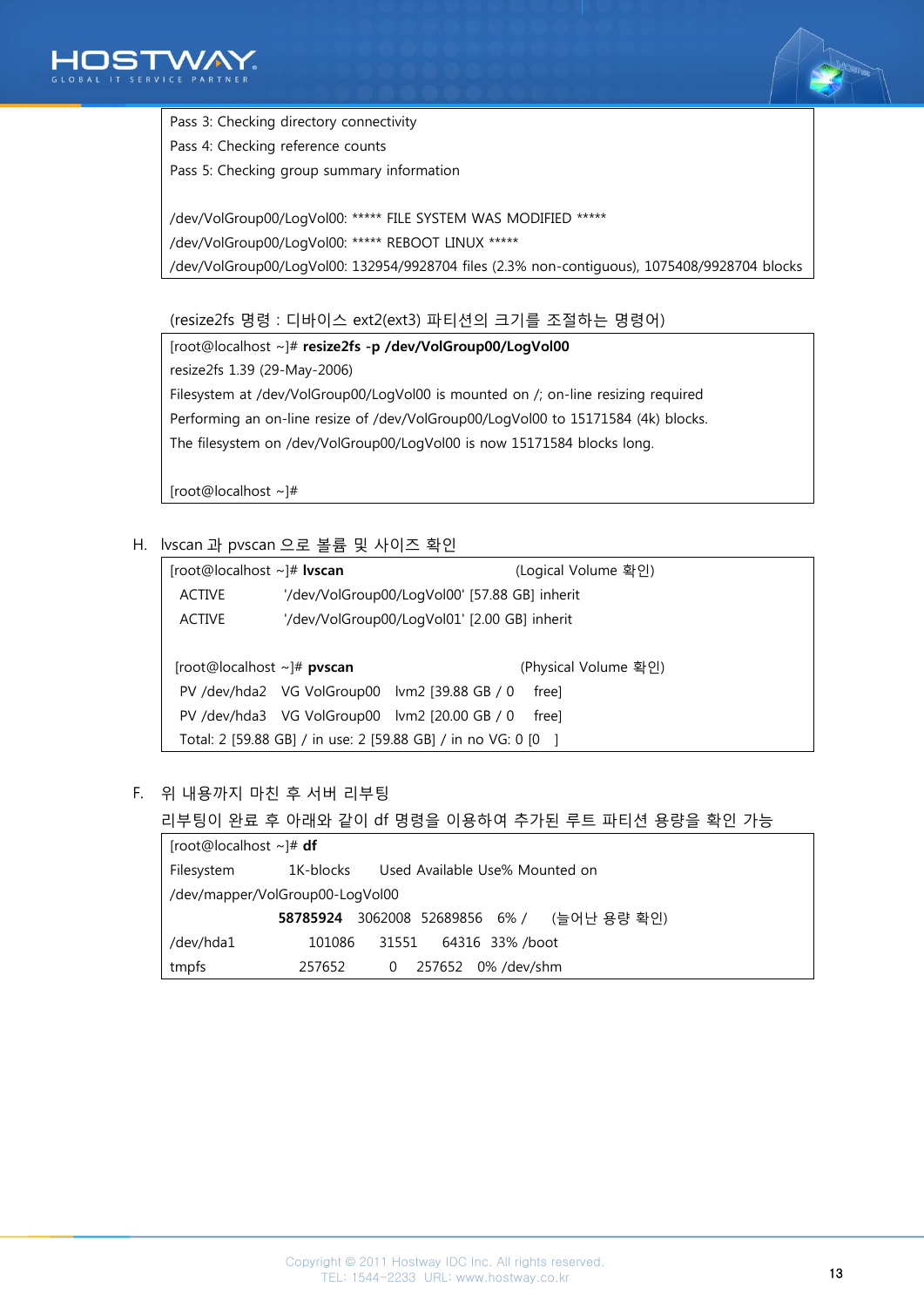



# <span id="page-13-0"></span>다) VM 사용 중 볼륨 추가

OS 사용 중 디스크 공간 부족으로 새로운 Volume 을 확장하여 폴더에 마운트 시키는 방법

- A. [서버 현황(서버사용방법)] -> 볼륨 추가를 원하는 서버명 클릭
- B. [서버 관리] 탭 클릭
- C. TASK 의 [볼륨관리] 클릭

| D. |            | Attach Volume to Server.<br>추가를 원하는 볼륨 사이즈 및 정보 입력 후              | 를 클릭 |
|----|------------|-------------------------------------------------------------------|------|
|    | ⊙ 신규 볼륨 생성 |                                                                   |      |
|    | [디스크 용량 :  | 100   <sub>GB</sub> ✔                                             |      |
|    | 볼륨 명 :     | √<br> Vol-TEST                                                    |      |
|    | 볼륨 설명 :    | Vol-TEST                                                          |      |
|    | 장착 설명 :    | Vol-TEST                                                          |      |
|    |            | Attach Volume to Server<br>중요 요금 정보: 볼륨 공간 비용은 3원/시간 혹은 1500원/월 , |      |

E. 정상 추가 요청 시 [서버 현황(서버사용방법)] 을 클릭하면 서버의 상태가 Processing 으로 변경되었으면 정상(처리 완료시까지 약 2 분 소요, 볼륨 추가 시 서버 정상 사용 가능)

|                                                              | 방화벽 그룹<br>모니터링 |
|--------------------------------------------------------------|----------------|
| hanjin_2<br>Cent 5,5<br>Default<br><b>O</b> Processing       | Enabled        |
| <b>Exp</b> hanjin<br>Cent 5.5<br>Default<br><b>O</b> Running | Enabled        |

F. [서버 현황(서버사용방법)] 의 요약에서 서버의 상태가 Running 으로 변경되면 볼륨 추가 작업 완료

| 서버명               | 아마지명     | 상태               | 방화벽 그룹  | 모니터링    |
|-------------------|----------|------------------|---------|---------|
| <u>m hanjin 2</u> | Cent 5.5 | <b>O</b> Running | Default | Enabled |
| <u>a hanjin</u>   | Cent 5.5 | <b>O</b> Running | Default | Enabled |

G. 추가 된 볼륨은 서버에서 바로 확인은 불가하며 리부팅 후 확인 가능 – 서버 Reboot

| [root@localhost~]# fdisk -I                        |       |     |        |                  |  |  |
|----------------------------------------------------|-------|-----|--------|------------------|--|--|
| Disk /dev/hda: 279.1 GB, 279172874240 bytes        |       |     |        |                  |  |  |
| 255 heads, 63 sectors/track, 33940 cylinders       |       |     |        |                  |  |  |
| Units = cylinders of $16065 * 512 = 8225280$ bytes |       |     |        |                  |  |  |
| Device Boot                                        | Start | End |        | Blocks Id System |  |  |
| /dev/hda1<br>$\ast$                                |       | 13  | 104391 | 83<br>l inux     |  |  |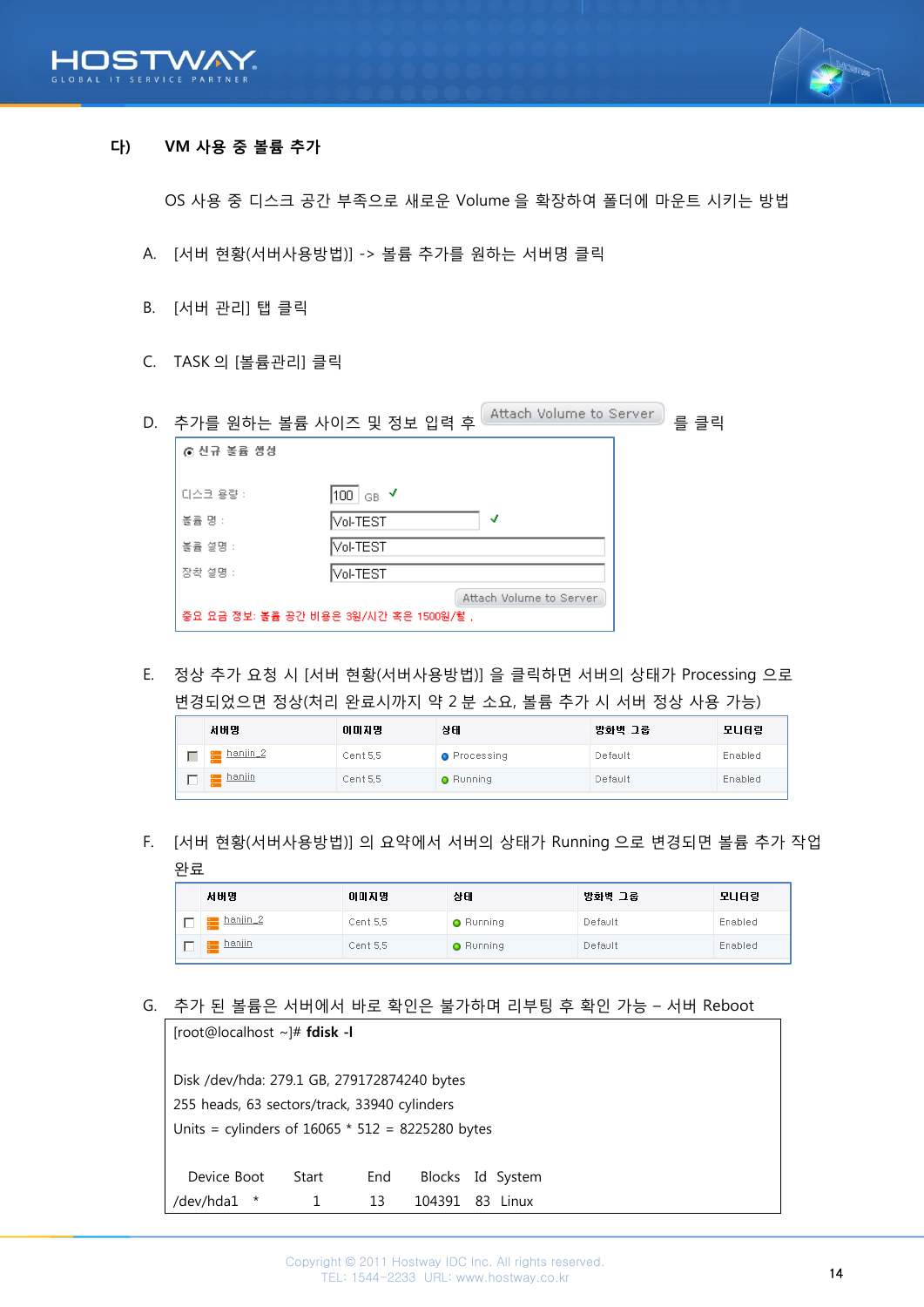



/dev/hda2 14 5221 41833260 8e Linux LVM

Disk /dev/sda: 107.3 GB, 107374182400 bytes 16 heads, 255 sectors/track, 51400 cylinders Units = cylinders of 4080 \* 512 = 2088960 bytes

Disk /dev/sda doesn't contain a valid partition table

## H. 파티션 생성 및 포맷

| [root@localhost ~]# fdisk /dev/sda                                             |  |  |  |  |  |  |  |  |
|--------------------------------------------------------------------------------|--|--|--|--|--|--|--|--|
| The number of cylinders for this disk is set to 51400.                         |  |  |  |  |  |  |  |  |
| There is nothing wrong with that, but this is larger than 1024,                |  |  |  |  |  |  |  |  |
| and could in certain setups cause problems with:                               |  |  |  |  |  |  |  |  |
| 1) software that runs at boot time (e.g., old versions of LILO)                |  |  |  |  |  |  |  |  |
| 2) booting and partitioning software from other OSs                            |  |  |  |  |  |  |  |  |
| (e.g., DOS FDISK, OS/2 FDISK)                                                  |  |  |  |  |  |  |  |  |
| Warning: invalid flag 0x0000 of partition table 4 will be corrected by w(rite) |  |  |  |  |  |  |  |  |
|                                                                                |  |  |  |  |  |  |  |  |
| Command (m for help): n                                                        |  |  |  |  |  |  |  |  |
| Command action                                                                 |  |  |  |  |  |  |  |  |
| extended<br>e                                                                  |  |  |  |  |  |  |  |  |
| primary partition (1-4)<br>p                                                   |  |  |  |  |  |  |  |  |
| p                                                                              |  |  |  |  |  |  |  |  |
| Partition number (1-4): 1                                                      |  |  |  |  |  |  |  |  |
| First cylinder (1-51400, default 1):                                           |  |  |  |  |  |  |  |  |
| Using default value 1                                                          |  |  |  |  |  |  |  |  |
| Last cylinder or +size or +sizeM or +sizeK (1-51400, default 51400):           |  |  |  |  |  |  |  |  |
| Using default value 51400                                                      |  |  |  |  |  |  |  |  |
|                                                                                |  |  |  |  |  |  |  |  |
| Command (m for help): w                                                        |  |  |  |  |  |  |  |  |
| The partition table has been altered!                                          |  |  |  |  |  |  |  |  |
| Calling ioctl() to re-read partition table.                                    |  |  |  |  |  |  |  |  |
| Syncing disks.                                                                 |  |  |  |  |  |  |  |  |
| [root@localhost ~]# mkfs.ext3 /dev/sda1                                        |  |  |  |  |  |  |  |  |

# I. 마운트 디렉토리(/data) 생성 후 마운트

| [root@localhost ~]# mkdir /data                    |       |      |              |       |            |  |  |
|----------------------------------------------------|-------|------|--------------|-------|------------|--|--|
| [root@localhost ~]# mount -t ext3 /dev/sda1 /data/ |       |      |              |       |            |  |  |
| [root@localhost ~]# <b>df -h</b>                   |       |      |              |       |            |  |  |
| Filesystem                                         | Size  | Used | Avail        | Use%  | Mounted on |  |  |
| /dev/mapper/VolGroup00-LogVol00                    |       |      | 37G 3.0G 32G | 9%    |            |  |  |
| /dev/hda1                                          | 99M   | 31M  | 63M          | 33%   | /boot      |  |  |
| tmpfs                                              | 1014M | 0    | 1014M        | $0\%$ | /dev/shm   |  |  |
| /dev/sda1                                          | 99G   | 188M | 94G          | 1%    | /data      |  |  |